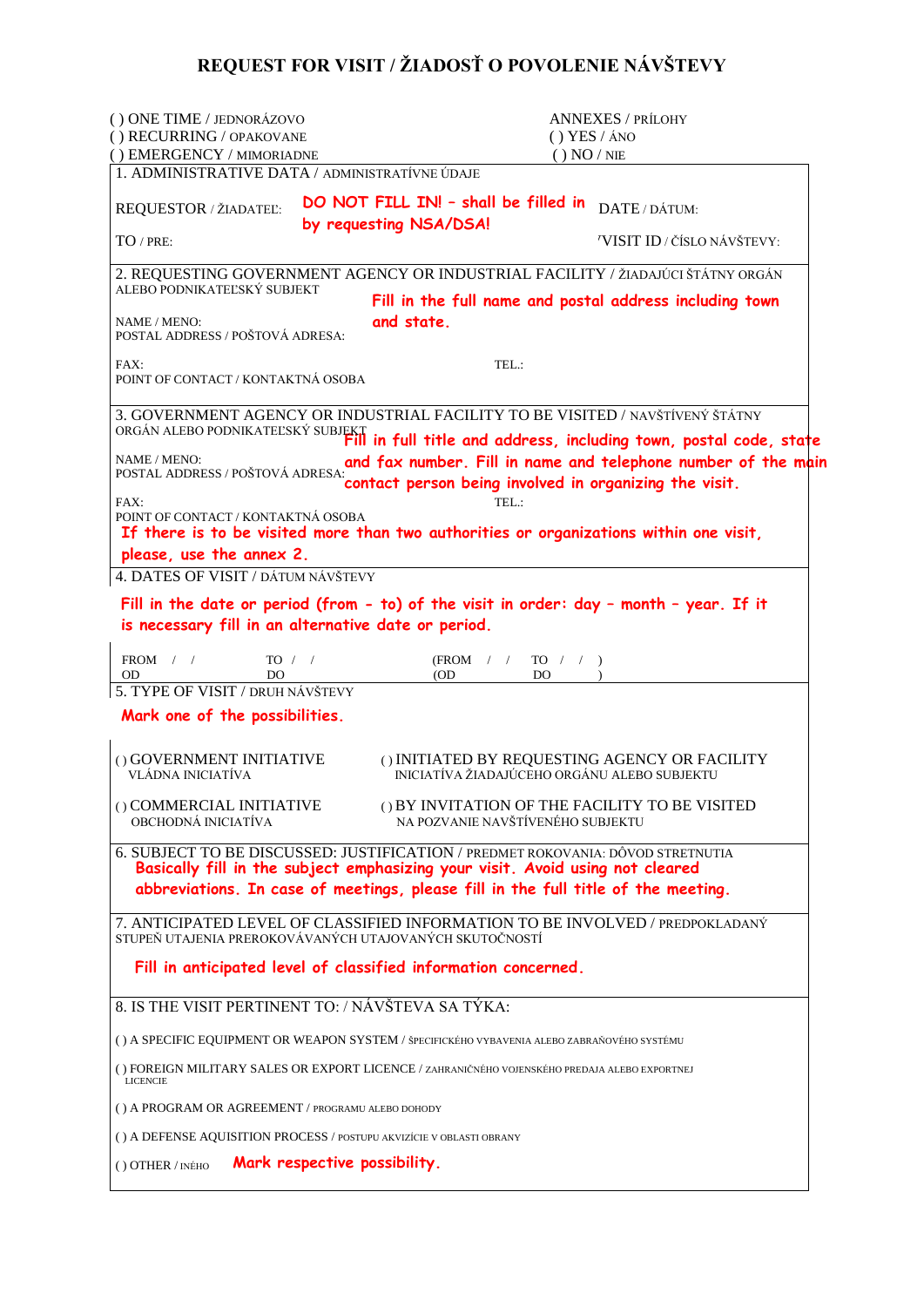## **REQUEST FOR VISIT / ŽIADOSŤ O POVOLENIE NÁVŠTEVY**

| 9. PARTICULARS OF VISITOR / PODROBNOSTI O NÁVŠTEVE                                                                                                                                                                                                                                                                                                               |                                                                                     |  |  |
|------------------------------------------------------------------------------------------------------------------------------------------------------------------------------------------------------------------------------------------------------------------------------------------------------------------------------------------------------------------|-------------------------------------------------------------------------------------|--|--|
| NAME / MENO:                                                                                                                                                                                                                                                                                                                                                     |                                                                                     |  |  |
| DOB / DÁTUM NARODENIA:                                                                                                                                                                                                                                                                                                                                           | POB / MIESTO NARODENIA:                                                             |  |  |
| NAT / NÁRODNOSŤ·                                                                                                                                                                                                                                                                                                                                                 | ID-PP / ČÍSLO DOKLADU TOTOŽNOSTI:                                                   |  |  |
| SC / BEZPEČNOSTNÁ PREVIERKA:                                                                                                                                                                                                                                                                                                                                     |                                                                                     |  |  |
| COMPANY or AGENCY / ORGANIZÁCIA:                                                                                                                                                                                                                                                                                                                                 | <b>POSITION / FUNKCIA:</b>                                                          |  |  |
| Fill in NAME - Family name in capitals followed by name, DOB: DATE of BIRTH -<br>(day - month - year), POB: PLACE of BIRTH, NAT: NATIONALITY, ID-PP -<br>number of ID-card or passport, SC: SECURITY CLEARANCE - current level of<br>security clearance, ORGANISATION - title of state body or entrepreneur,<br>FUNCTION - job position within the organization. |                                                                                     |  |  |
| SUBJEKTU ŽIADATEĽA                                                                                                                                                                                                                                                                                                                                               | 10. THE SECURITY OFFICER OF THE REQUESTING AGENCY / BEZPEČNOSTNÝ ZAMESTNANEC        |  |  |
| NAME / MENO:                                                                                                                                                                                                                                                                                                                                                     | STAMP / PEČIATKA:                                                                   |  |  |
| TEL:                                                                                                                                                                                                                                                                                                                                                             | FAX:                                                                                |  |  |
| SIGNATURE / PODPIS:                                                                                                                                                                                                                                                                                                                                              | DATE / DÁTUM:                                                                       |  |  |
| the requesting organization!                                                                                                                                                                                                                                                                                                                                     | Fill in name, signature, telephone number and fax number of the security officer of |  |  |
| 11. CERTIFICATION OF SECURITY CLEARANCE / OSVEDĆENIE - CERTIFIKÁT                                                                                                                                                                                                                                                                                                |                                                                                     |  |  |
| NAME / MENO:                                                                                                                                                                                                                                                                                                                                                     | STAMP / PEČIATKA:                                                                   |  |  |
| TEL:                                                                                                                                                                                                                                                                                                                                                             |                                                                                     |  |  |
| SIGNATURE / PODPIS:                                                                                                                                                                                                                                                                                                                                              | DATE / DÁTUM·                                                                       |  |  |
| DO NOT FILL IN! - Shall be filled in by respective state body issuing certificates on<br>personnel security clearance!                                                                                                                                                                                                                                           |                                                                                     |  |  |
| ÚRAD                                                                                                                                                                                                                                                                                                                                                             | 12. REQUESTING NATIONAL SECURITY AUTHORITY / ŽIADAJÚCI NÁRODNÝ BEZPEČNOSTNÝ         |  |  |
| TITLE / NÁZOV:                                                                                                                                                                                                                                                                                                                                                   | STAMP / PEČIATKA:                                                                   |  |  |
| TEL:<br>FAX:                                                                                                                                                                                                                                                                                                                                                     |                                                                                     |  |  |
| SIGNATURE / PODPIS:                                                                                                                                                                                                                                                                                                                                              | DATE / DÁTUM:                                                                       |  |  |
| DO NOT FILL IN! - Shall be filled in by requesting National Security Authority!                                                                                                                                                                                                                                                                                  |                                                                                     |  |  |
| 13. REMARKS / POZNÁMKY                                                                                                                                                                                                                                                                                                                                           |                                                                                     |  |  |
| This square may be used for administrative notes.                                                                                                                                                                                                                                                                                                                |                                                                                     |  |  |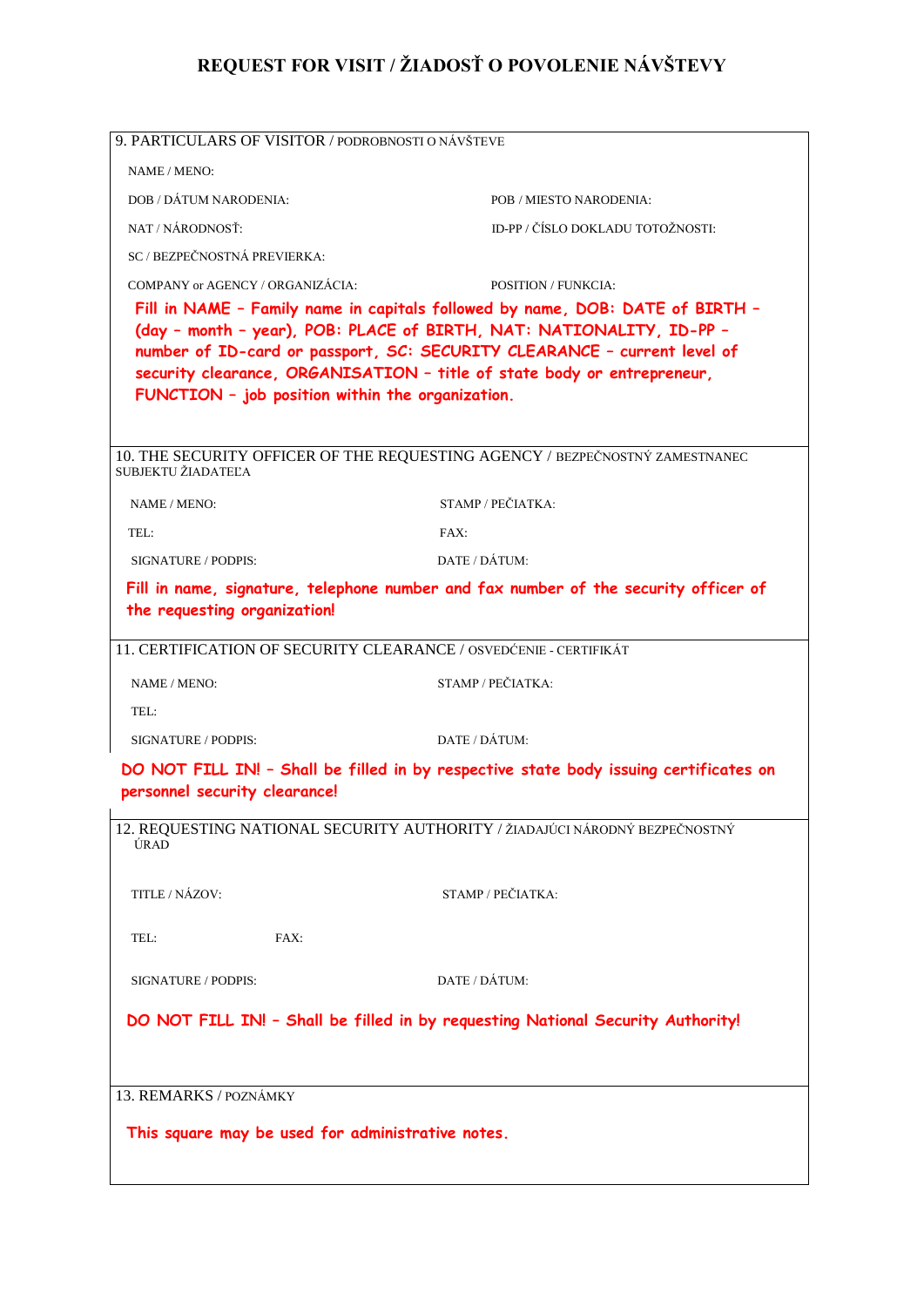| PARTICULARS OF VISITORS / PODROBNOSTI O NÁVŠTEVE                                                  |                                   |  |
|---------------------------------------------------------------------------------------------------|-----------------------------------|--|
| If the visit consists of more than two participants, this annex to the RfV<br>form shall be used. |                                   |  |
| 1. NAME / MENO:                                                                                   |                                   |  |
| DOB / DÁTUM NARODENIA:                                                                            | POB / MIESTO NARODENIA:           |  |
| NAT / NÁRODNOSŤ:                                                                                  | ID-PP / ČÍSLO DOKLADU TOTOŽNOSTI: |  |
| SC / BEZPEČNOSTNÁ PREVIERKA:                                                                      |                                   |  |
| COMPANY or AGENCY / ORGANIZÁCIA:                                                                  | <b>POSITION / FUNKCIA:</b>        |  |
| 2. NAME / MENO:                                                                                   |                                   |  |
| DOB / DÁTUM NARODENIA:                                                                            | POB / MIESTO NARODENIA:           |  |
| NAT / NÁRODNOSŤ·                                                                                  | ID-PP / ČÍSLO DOKLADU TOTOŽNOSTI: |  |
| SC / BEZPEČNOSTNÁ PREVIERKA:                                                                      |                                   |  |
| COMPANY or AGENCY / ORGANIZÁCIA:                                                                  | <b>POSITION / FUNKCIA:</b>        |  |
| 3. NAME/MENO:                                                                                     |                                   |  |
| DOB / DÁTUM NARODENIA:                                                                            | POB / MIESTO NARODENIA:           |  |
| NAT / NÁRODNOSŤ:                                                                                  | ID-PP / ČÍSLO DOKLADU TOTOŽNOSTI: |  |
| SC / BEZPEČNOSTNÁ PREVIERKA:                                                                      |                                   |  |
| COMPANY or AGENCY / ORGANIZÁCIA:                                                                  | <b>POSITION / FUNKCIA:</b>        |  |
| 4. NAME / MENO:                                                                                   |                                   |  |
| DOB / DÁTUM NARODENIA:                                                                            | POB / MIESTO NARODENIA:           |  |
| NAT / NÁRODNOSŤ:                                                                                  | ID-PP / ČÍSLO DOKLADU TOTOŽNOSTI: |  |
| SC / BEZPEČNOSTNÁ PREVIERKA:                                                                      |                                   |  |
| COMPANY or AGENCY / ORGANIZÁCIA:                                                                  | <b>POSITION / FUNKCIA:</b>        |  |
| 5. NAME / MENO:                                                                                   |                                   |  |
| DOB / DÁTUM NARODENIA:                                                                            | POB / MIESTO NARODENIA:           |  |
| NAT / NÁRODNOSŤ:                                                                                  | ID-PP / ČÍSLO DOKLADU TOTOŽNOSTI: |  |
| SC / BEZPEČNOSTNÁ PREVIERKA:                                                                      |                                   |  |
| COMPANY or AGENCY / ORGANIZÁCIA:                                                                  | <b>POSITION / FUNKCIA:</b>        |  |
| 6. NAME / MENO:                                                                                   |                                   |  |
| DOB / DÁTUM NARODENIA:                                                                            | POB / MIESTO NARODENIA:           |  |
| NAT / NÁRODNOSŤ:                                                                                  | ID-PP / ČÍSLO DOKLADU TOTOŽNOSTI: |  |
| SC / BEZPEČNOSTNÁ PREVIERKA:                                                                      |                                   |  |
| COMPANY or AGENCY / ORGANIZÁCIA:                                                                  | <b>POSITION / FUNKCIA:</b>        |  |

<u> 1980 - Johann Barnett, fransk politik (f. 1980)</u>

 $\blacksquare$